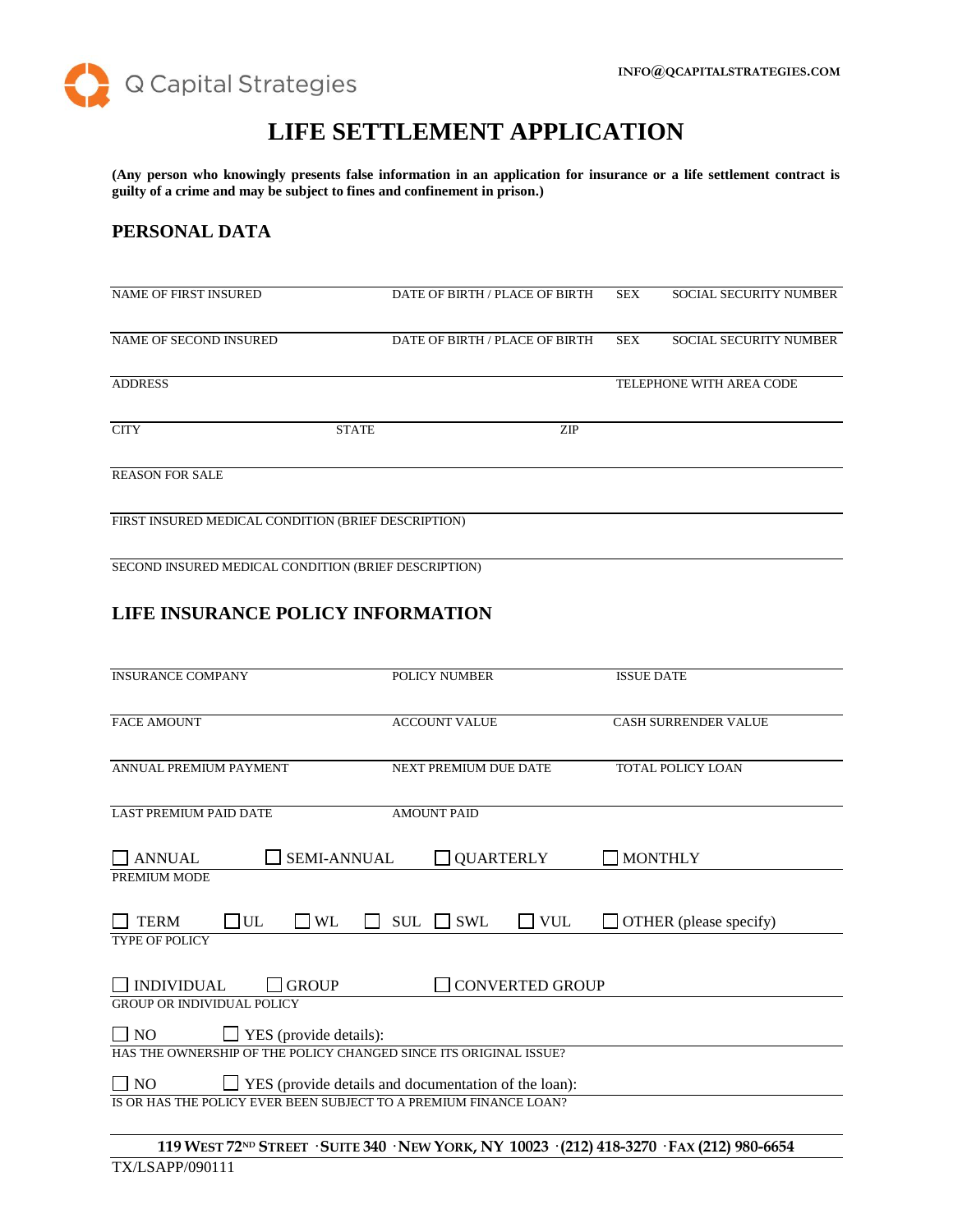| Q CAPITAL STRATEGIES, LLC |                                                                                          |                                  |              |                      | LIFE SETTLEMENT APPLICATION · PAGE 2 |
|---------------------------|------------------------------------------------------------------------------------------|----------------------------------|--------------|----------------------|--------------------------------------|
| <b>POLICY OWNER(S)/</b>   |                                                                                          |                                  |              |                      |                                      |
| NAME OF POLICY OWNER(S) / |                                                                                          | SOCIAL SECURITY OR TAX ID NUMBER |              |                      |                                      |
|                           | NAME OF PRESIDENT (IF CORPORATE OWNED)                                                   |                                  |              |                      | NAME OF CORPORATE SECRETARY          |
|                           | NAME OF MANAGER (IF LLC OWNED)                                                           |                                  |              |                      |                                      |
|                           | NAME OF TRUSTEE (S) (IF TRUST OWNED)                                                     |                                  |              | <b>DATE OF TRUST</b> | <b>SITUS OF TRUST</b>                |
| <b>ADDRESS</b>            |                                                                                          |                                  |              |                      | TELEPHONE WITH AREA CODE             |
| <b>CITY</b>               |                                                                                          |                                  | <b>STATE</b> |                      | <b>ZIP</b>                           |
|                           | If individually owned, has Policy Owner / Life Settlor ever been? (check all that apply) |                                  |              |                      |                                      |
| Married                   | Divorced                                                                                 | <b>Legally Separated</b>         |              | Widowed              | Bankrupt                             |

If more than one policy is being submitted, please attach an additional page including Policy Owner(s) and life insurance policy information as requested above.

# **MEDICAL INFORMATION**

## **FIRST INSURED**

| OCCUPATION (if retired, previous occupation) | <b>SPOUSE'S MAIDEN NAME</b> |                             |  |
|----------------------------------------------|-----------------------------|-----------------------------|--|
| <b>FATHER'S NAME</b>                         |                             | <b>MOTHER'S MAIDEN NAME</b> |  |
| NAME OF PRIMARY PHYSICIAN                    | TELEPHONE WITH AREA CODE    |                             |  |
| <b>ADDRESS</b>                               |                             |                             |  |
| <b>CITY</b>                                  | <b>STATE</b>                | <b>ZIP</b>                  |  |
| NAME OF SPECIALIST PHYSICIAN                 | <b>SPECIALTY</b>            | TELEPHONE WITH AREA CODE    |  |
| <b>ADDRESS</b>                               |                             |                             |  |
| <b>CITY</b>                                  | <b>STATE</b>                | <b>ZIP</b>                  |  |
|                                              |                             |                             |  |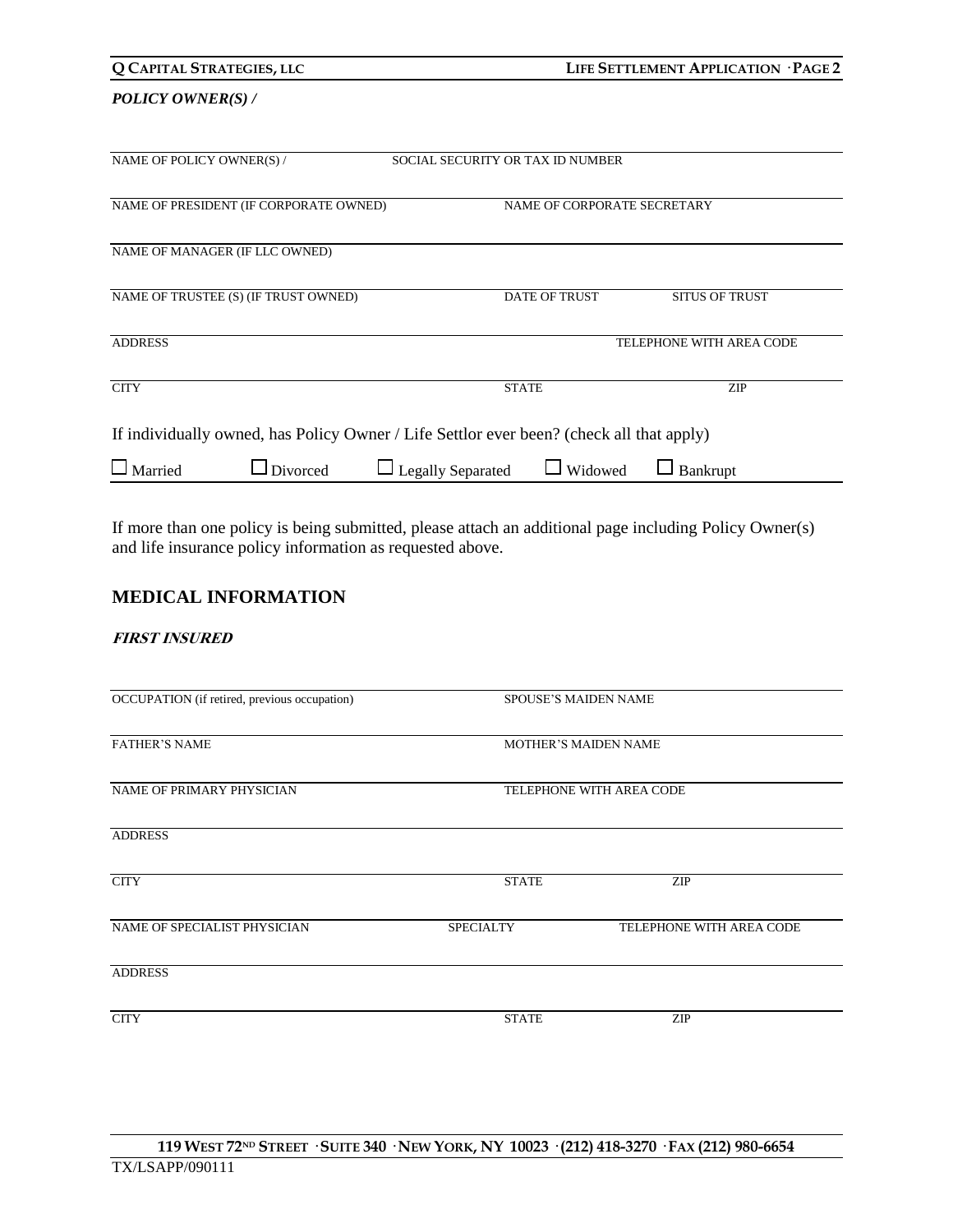# 119 WEST 72ND STREET · SUITE 340 · NEW YORK, NY 10023 · (212) 418-3270 · FAX (212) 980-6654 TX/LSAPP/090111

#### **SECOND INSURED**

| OCCUPATION (if retired, previous occupation) | <b>SPOUSE'S MAIDEN NAME</b> |                             |
|----------------------------------------------|-----------------------------|-----------------------------|
| <b>FATHER'S NAME</b>                         |                             | <b>MOTHER'S MAIDEN NAME</b> |
| NAME OF PRIMARY PHYSICIAN                    | TELEPHONE WITH AREA CODE    |                             |
| <b>ADDRESS</b>                               |                             |                             |
| <b>CITY</b>                                  | <b>STATE</b>                | <b>ZIP</b>                  |
| NAME OF SPECIALIST PHYSICIAN                 | <b>SPECIALTY</b>            | TELEPHONE WITH AREA CODE    |
| <b>ADDRESS</b>                               |                             |                             |
| <b>CITY</b>                                  | <b>STATE</b>                | <b>ZIP</b>                  |

If there are any other physicians who have treated the Insured(s) in the last five years, please attach an additional page including full name of physician(s), specialty, address and telephone number with area code.

# *The following will be needed to obtain an offer:*

- Copy of the insurance policy and current statement of values
- In-force illustrations showing zero cash value at maturity:
	- If Universal Life policy, submit minimum premium payments
	- If Term policy, submit a current illustration and a conversion illustration to a permanent policy showing minimum premium payments
	- If Whole Life policy, submit a vanishing premium illustration

| SIONATURE OF TIRST INSURED                  |      | <i>D</i> ail |
|---------------------------------------------|------|--------------|
| SIGNATURE OF SECOND INSURED (IF APPLICABLE) |      | <b>DATE</b>  |
| SIGNATURE OF POLICY OWNER(S)                | DATE |              |
|                                             |      |              |

SIGNATURE OF FIRST INSURED DATE AND INSURED DATE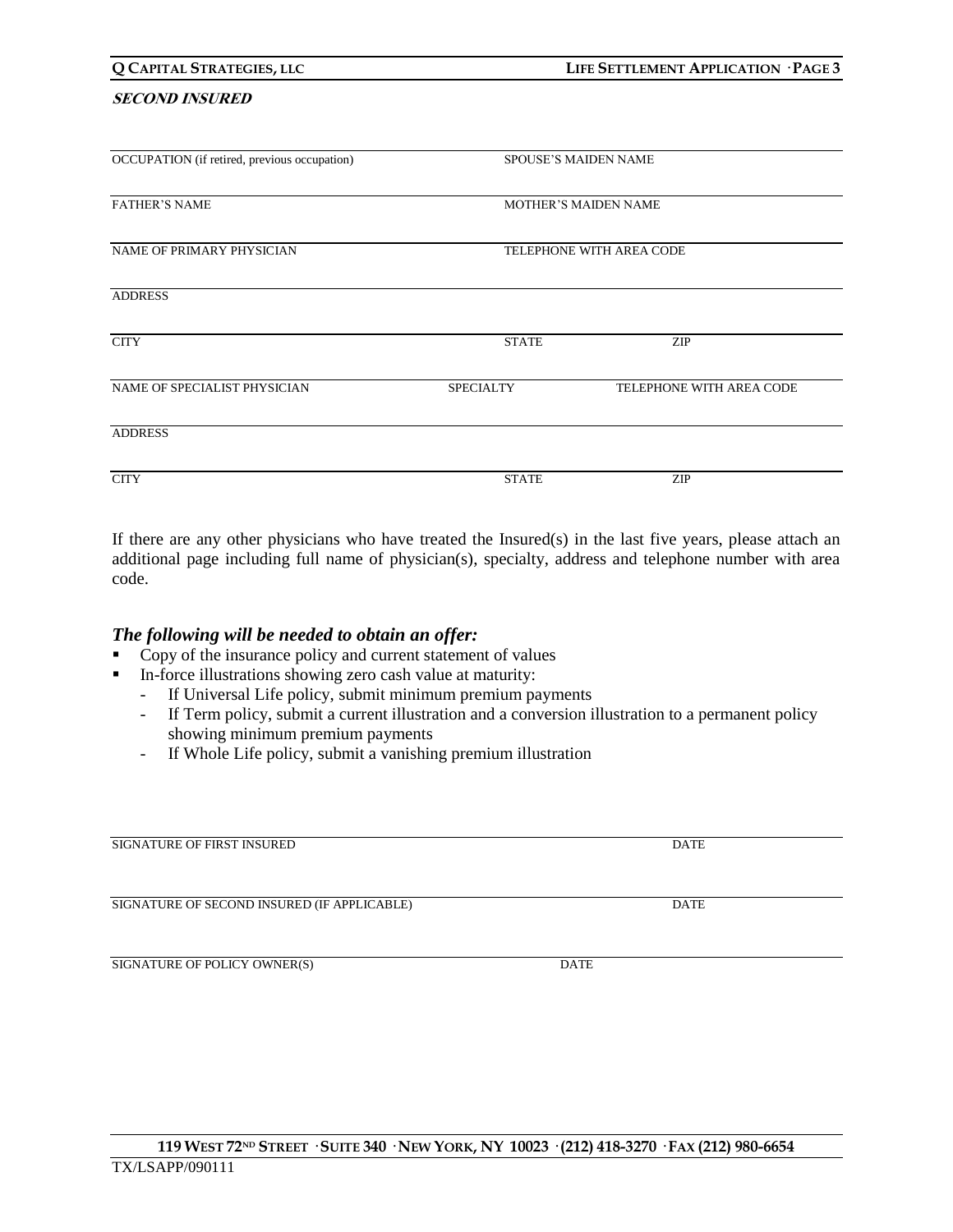# **AUTHORIZATION FOR RELEASE AND USE OF MEDICAL AND/OR INSURANCE INFORMATION (signed by the Insured(s) and Policy Owner(s))**

I/We hereby authorize any physician, medical practitioner, hospital, clinic or any other medical facility, insurance support organization, pharmacy, government agency, insurance company, group policyholder, employer, benefits plan administrator, or any other institution or person to provide to Q Capital Strategies, LLC and/or its authorized representatives or assignees, to any life settlement broker utilized by the Policy Owner(s), and, if the policy subject to this life settlement has been in effect for less than two (2) years, to the insurance company that issued the life insurance policy covering the life of the Insured(s), any and all information as to diagnosis, treatment and prognosis with respect to any physical or mental condition of the Insured(s) including psychiatric condition, or drug and alcohol abuse.

This Authorization allows for the disclosure, inspection and copying of any and all records, reports, and/or documents, including any underlying data, regarding the care and treatment of the Insured(s) and any other information in your possession concerning any treatment or hospitalization, including but not limited to, all testing materials completed by or administered to the Insured(s), along with any and all medical bills in your possession and control.

I/We understand that the information authorized for release may also include personal information and insurance policy information, including but not limited to, forms, riders and amendments concerning the life insurance policy(ies) on which I/We are the Policy Owner(s) or Insured(s).

This Authorization allows Q Capital Strategies, LLC and its authorized representatives and assignees to use the medical or insurance information, and to disclose such information to their funding sources, their medical underwriters, insurers and contingency reinsurers. The Authorization set forth is granted to Q Capital Strategies, LLC, each subsequent owner of the Policy, and any party who is a potential purchaser of the Policy from any subsequent owner, and their respective funding sources and their authorized representatives, medical underwriters, insurers and contingency reinsurers. The receipt, use and disclosure of the information obtained pursuant to this Authorization is for the purpose of pursuing and completing the sale or resale of life insurance policy(ies) on which I/We are the Policy Owner(s) or Insured(s), and permitting Q Capital Strategies, LLC or any subsequent policy owner(s) to obtain any amounts payable to the owner or beneficiary of the Policy(ies). I/We hereby expressly authorize such receipt, use and disclosure. I also understand that I have the right to withdraw this consent pursuant to applicable state statute or regulation and that this release may be used to track ongoing health status.

I/We agree that a photographic copy or facsimile of this Authorization shall be valid as the original. I/We agree that this Authorization shall remain valid for thirty (30) months, absent any provision of any applicable state statute or regulation to the contrary, in which event it shall remain valid for the maximum period permitted thereunder. I/We understand that all medical information will be kept strictly confidential and will not be released to the Medical Information Bureau.

| NAME OF FIRST INSURED   | <b>SIGNATURE</b> | <b>DATE</b> |
|-------------------------|------------------|-------------|
| NAME OF SECOND INSURED  | <b>SIGNATURE</b> | <b>DATE</b> |
| NAME OF POLICY OWNER(S) | <b>SIGNATURE</b> | <b>DATE</b> |
| <b>NAME OF WITNESS</b>  | <b>SIGNATURE</b> | <b>DATE</b> |

#### **PHOTOCOPIES AND/OR FACSIMILES OF THIS DOCUMENT SHALL BE AS VALID AS THE ORIGINAL**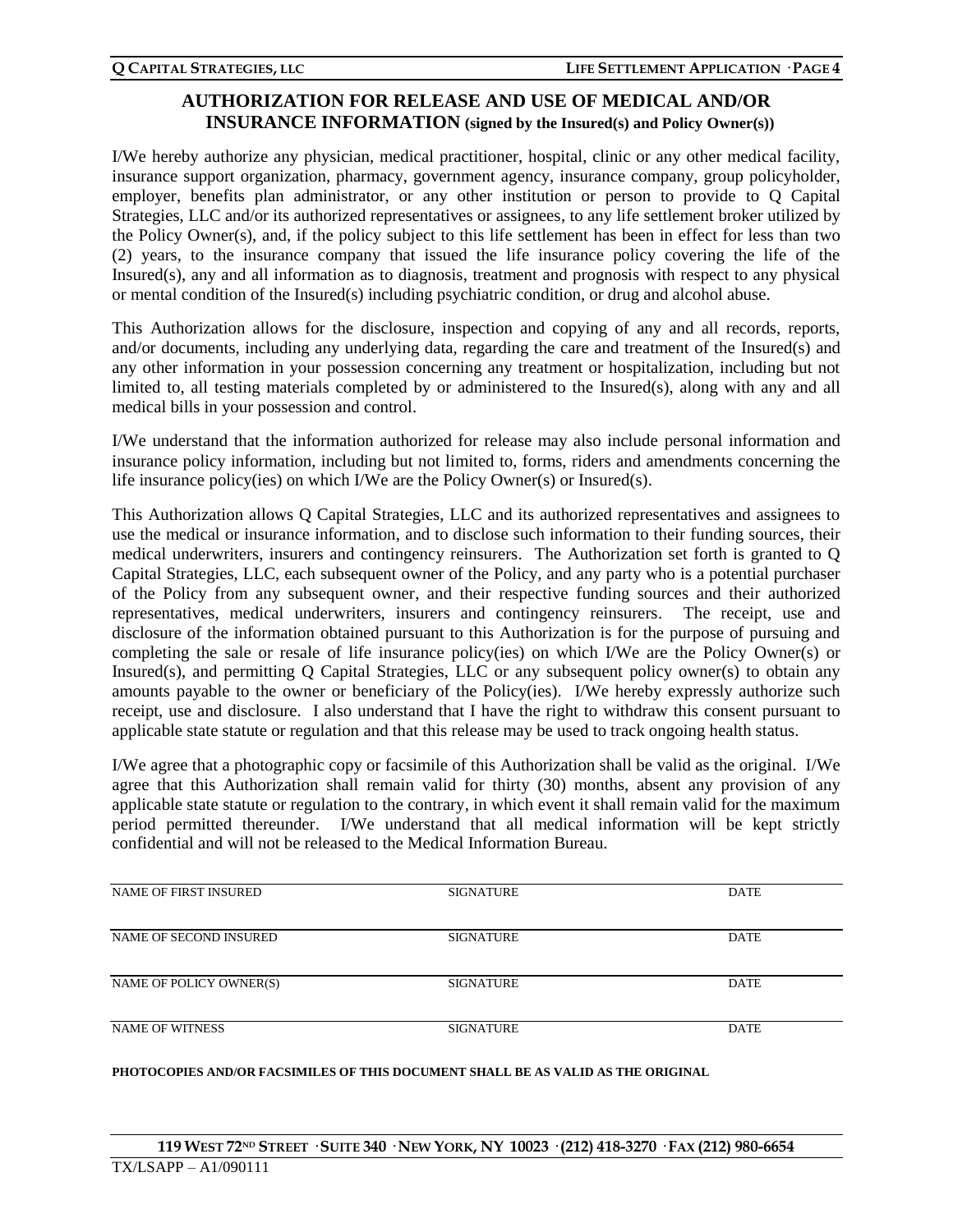### **AUTHORIZATION FOR RELEASE OF INSURANCE POLICY INFORMATION** (signed by the Policy Owner(s))

The purpose of this Authorization for Release of Insurance Policy Information is so that Q Capital Strategies, LLC and/or its authorized representatives or assignees may evaluate your life insurance policy in connection with a potential life settlement transaction.

I/We hereby authorize the insurance company to release directly to Q Capital Strategies, LLC and/or its authorized representatives or assignees any and all information and forms in connection with the policy(ies) listed below (including, but not limited to, verification of coverage, any illustrations or any conversions, thereat). As per my/our specific instructions as the Policy Owner(s), please provide the requested information to Q Capital Strategies, LLC directly and forward a copy to the undersigned Policy Owner(s).

I/We agree that a photographic copy or facsimile of this Authorization shall be valid as the original.

I/We or the Insured(s) have the right to withdraw consent.

I/We agree that this Authorization shall remain valid for thirty (30) months, absent any provision of any applicable state statute or regulation to the contrary, in which event it shall remain valid for the maximum period permitted thereunder.

| NAME OF POLICY OWNER(S) | <b>SIGNATURE</b> | <b>DATE</b>                      |             |
|-------------------------|------------------|----------------------------------|-------------|
| <b>ADDRESS</b>          |                  | SOCIAL SECURITY OR TAX ID NUMBER |             |
| <b>CITY</b>             |                  | <b>STATE</b>                     | <b>ZIP</b>  |
| POLICY NUMBER 1         |                  | <b>INSURANCE COMPANY</b>         |             |
| POLICY NUMBER 2         |                  | <b>INSURANCE COMPANY</b>         |             |
| <b>POLICY NUMBER 3</b>  |                  | <b>INSURANCE COMPANY</b>         |             |
| <b>NAME OF WITNESS</b>  |                  | <b>SIGNATURE</b>                 | <b>DATE</b> |

**PHOTOCOPIES AND/OR FACSIMILES OF THIS DOCUMENT SHALL BE AS VALID AS THE ORIGINAL**